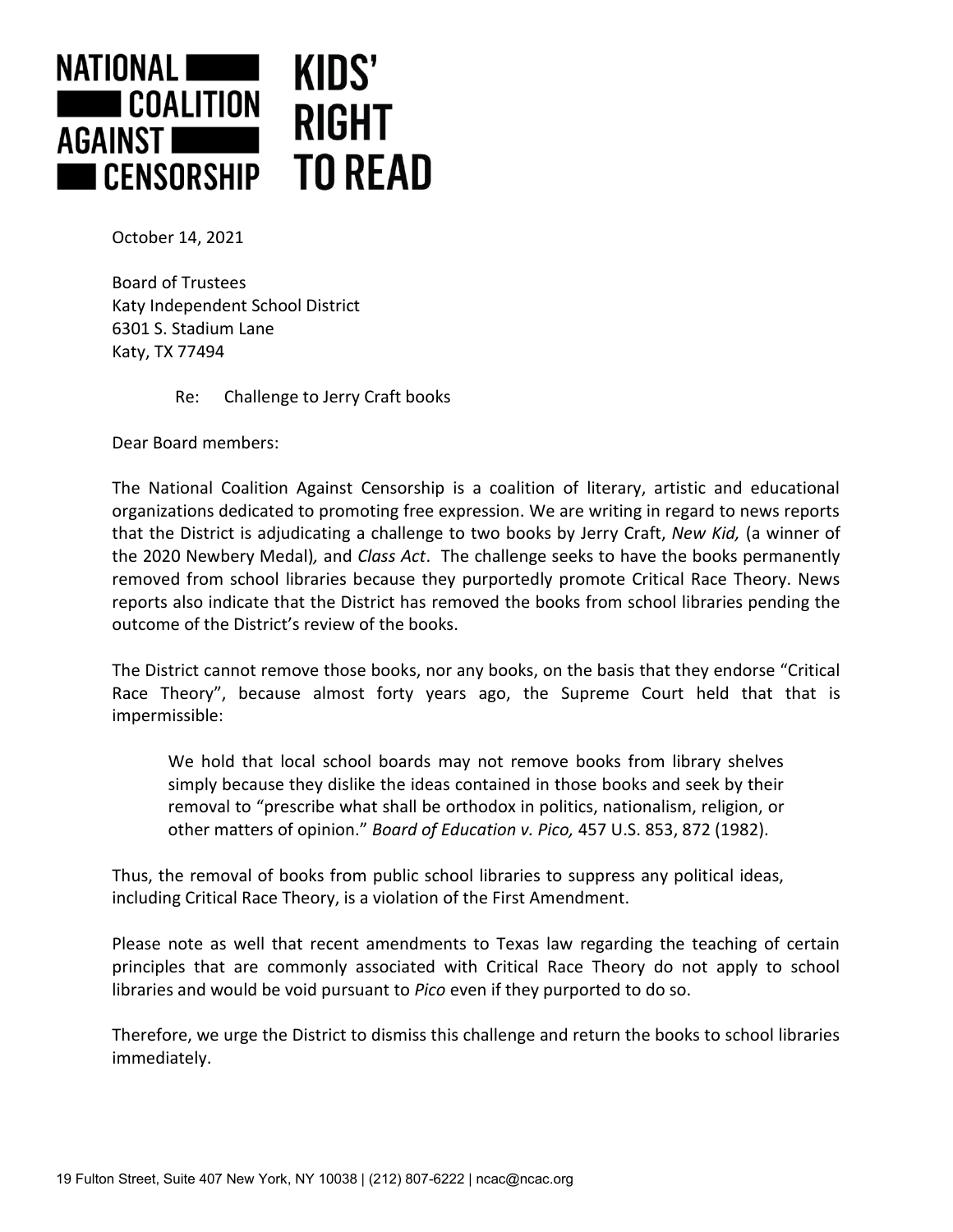Thank you for your attention to this important issue.

Sincerely yours,

Chur Jinan

Christopher Finan Executive Director National Coalition Against Censorship

Co-signed by: The Authors Guild Comic Book Legal Defense Fund National Council of Teachers of English PEN America Children's and Young Adult Books Committee Society of Children's Book Writers and Illustrators

CC: Dr. Ken Gregorski, Superintendent